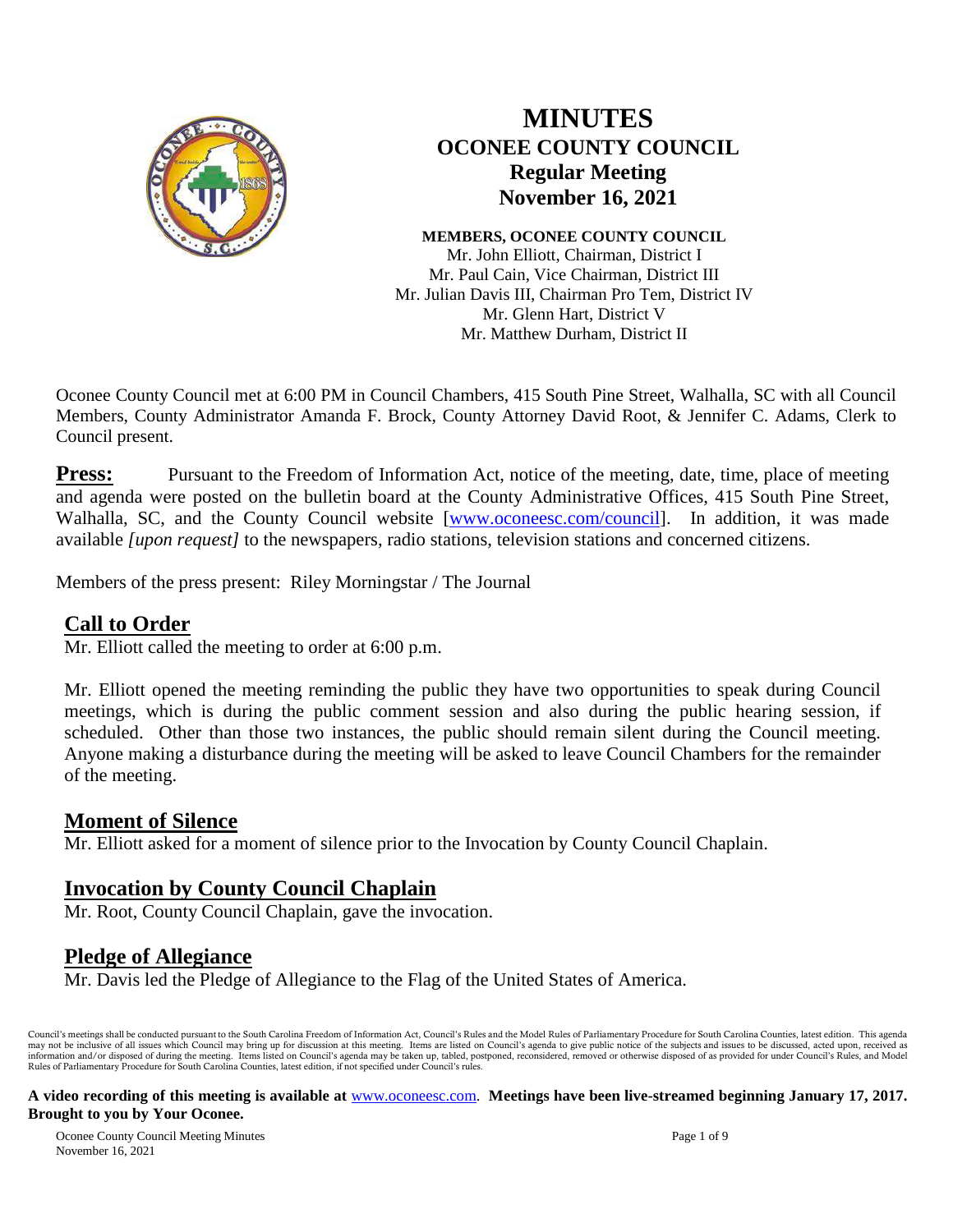## **Approval of Minutes**

Mr. Durham made a motion, seconded by Mr. Hart, approved  $5 - 0$ , to approve the October 19, 2021 Regular Minutes as presented.

Mr. Davis made a motion, seconded by Mr. Hart. Approved  $5 - 0$ , to approve the November 5, 2021 Special Meeting Minutes as presented.

## **Attorney's Comments**

None at this meeting.

## **Administrator's Comments**

Ms. Brock addressed Council and the public in regards to a recent printed publication related to Oconee County's Account Balances. A large, 11x17, printed copy of the Account Balances [copy in backup] was made available to the public at the meeting in efforts to clear up any confusion or miscommunication concerning Oconee County's Payroll and Account balances. B

## **Proclamations**

**PROCLAMATION 2021-16** A PROCLAMATION DECLARING NOVEMBER 1, 2021, POWER PLANT WORKER APPRECIATION DAY.

Mr. Elliott read the **Proclamation 2021-16** into the record.

Mr. Durham made a motion, seconded by Mr. Hart, approved 5 – 0, to approve **Proclamation 2021-16** on the first and final reading.

In attendance were four Duke Energy employees that came forward to accept Proclamation **2021-16.**

## **Public Comment Session**

*If you are not able to attend in person and you have a comment, you may submit it by contacting our Clerk to Council, Jennifer C. Adams at jennifercadams@oconeesc.com or 864-718-1023, so that she may receive your comment and read it into the record.* 

Mr. David Dial addressed Council concerning a November 10, 2021 published article related to Oconee County's Account Balances.

Ms. Erin Green addressed Council with her opinion that the Tamassee/Picket Post area is in need of a Convenience Center.

Ms. Susie Cornelius addressed council with her concerns and opinions related to the City of Seneca asking for more votes with the Oconee Joint Regional Sewer Commission. Ms. Cornelius is not in favor of the City of Seneca having additional votes.

Council's meetings shall be conducted pursuant to the South Carolina Freedom of Information Act, Council's Rules and the Model Rules of Parliamentary Procedure for South Carolina Counties, latest edition. This agenda may not be inclusive of all issues which Council may bring up for discussion at this meeting. Items are listed on Council's agenda to give public notice of the subjects and issues to be discussed, acted upon, received as i Rules of Parliamentary Procedure for South Carolina Counties, latest edition, if not specified under Council's rules.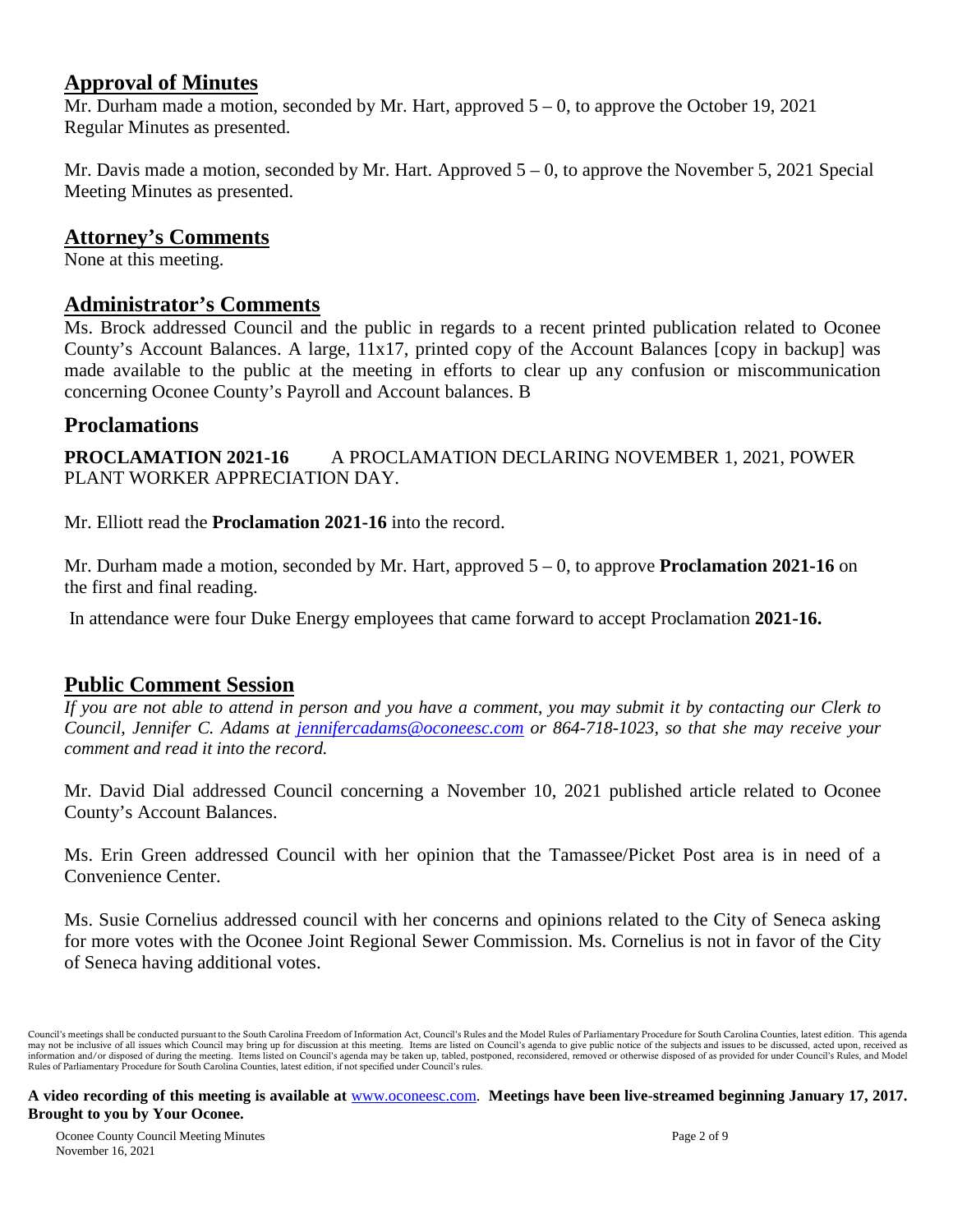Mr. Tony Adams addressed council with his concerns related to the ability of the County Administrator to authorize certain spending items under \$50,000.00 without Council approval. Mr. Adams believes that this policy should be reviewed.

Mr. Mike Smith, Planning Commission Chair, expressed his thanks to Ms. Vivian Kompier for all her hard work in the last few months, as she served as Interim Planning Director.

Mr. Mickey Haney addressed Council asking for additional information concerning certain Oconee County Account Balances. Mr. Haney challenged all Council members to pull 10 items out of the check registry and decipher where they belong. Mr. Haney expressed his opinion that the County should display a 3 Point Match.

## **Council Members Comments**

Mr. Durham responded to all citizen's comments that spoke during the Public Comment session.

Mr. Hart responded to Ms. Susie Cornelius relating to her concerns with the OJRSA.

## **Public Hearings for the Following Ordinances**

*If you are not able to attend in person and you would like to be heard during the public hearings, please contact Jennifer C. Adams at jennifercadams@oconeesc.com or 864-718-1023 so that your participation may be coordinated. .*

**Ordinance 2021-22** AN ORDINANCE AUTHORIZING (A) THE EXECUTION AND DELIVERY OF A FEE IN LIEU OF TAX AGREEMENT BY AND BETWEEN OCONEE COUNTY, SOUTH CAROLINA ("COUNTY"), AND OCONEE HOUSING SOLUTIONS, LLC WITH RESPECT TO CERTAIN ECONOMIC DEVELOPMENT PROPERTY IN THE COUNTY, WHEREBY SUCH PROPERTY WILL BE SUBJECT TO CERTAIN PAYMENTS IN LIEU OF TAXES, INCLUDING THE PROVISION OF CERTAIN SPECIAL SOURCE CREDITS; (B) THE COUNTY TO TRANSFER REAL PROPERTY OWNED BY THE COUNTY TO OCONEE HOUSING SOLUTIONS, LLC; (C) THE COUNTY TO CREATE A MULTI-COUNTY INDUSTRIAL/BUSINESS PARK WITH PICKENS COUNTY, SOUTH CAROLINA, AND DESIGNATE THE PROPERTY TO BE OWNED BY OCONEE HOUSING SOLUTIONS, LLC AS MULTI-COUNTY PARK PROPERTY; AND (D) OTHER MATTERS RELATED THERETO.

Mr. Elliott opened the floor for Public Comment.

Noting that no citizens signed up to address Council; Mr. Elliott opened the floor for any citizen wishing to address Council regarding this ordinance. No citizen addressed Council.

Mr. Elliott asked if any citizens wished to submit written comments regarding this ordinance; no citizen presented any written comments for the record.

## Mr. Elliott closed the Public Hearing regarding **Ordinance 2021-22.**

Council's meetings shall be conducted pursuant to the South Carolina Freedom of Information Act, Council's Rules and the Model Rules of Parliamentary Procedure for South Carolina Counties, latest edition. This agenda may not be inclusive of all issues which Council may bring up for discussion at this meeting. Items are listed on Council's agenda to give public notice of the subjects and issues to be discussed, acted upon, received as i Rules of Parliamentary Procedure for South Carolina Counties, latest edition, if not specified under Council's rules.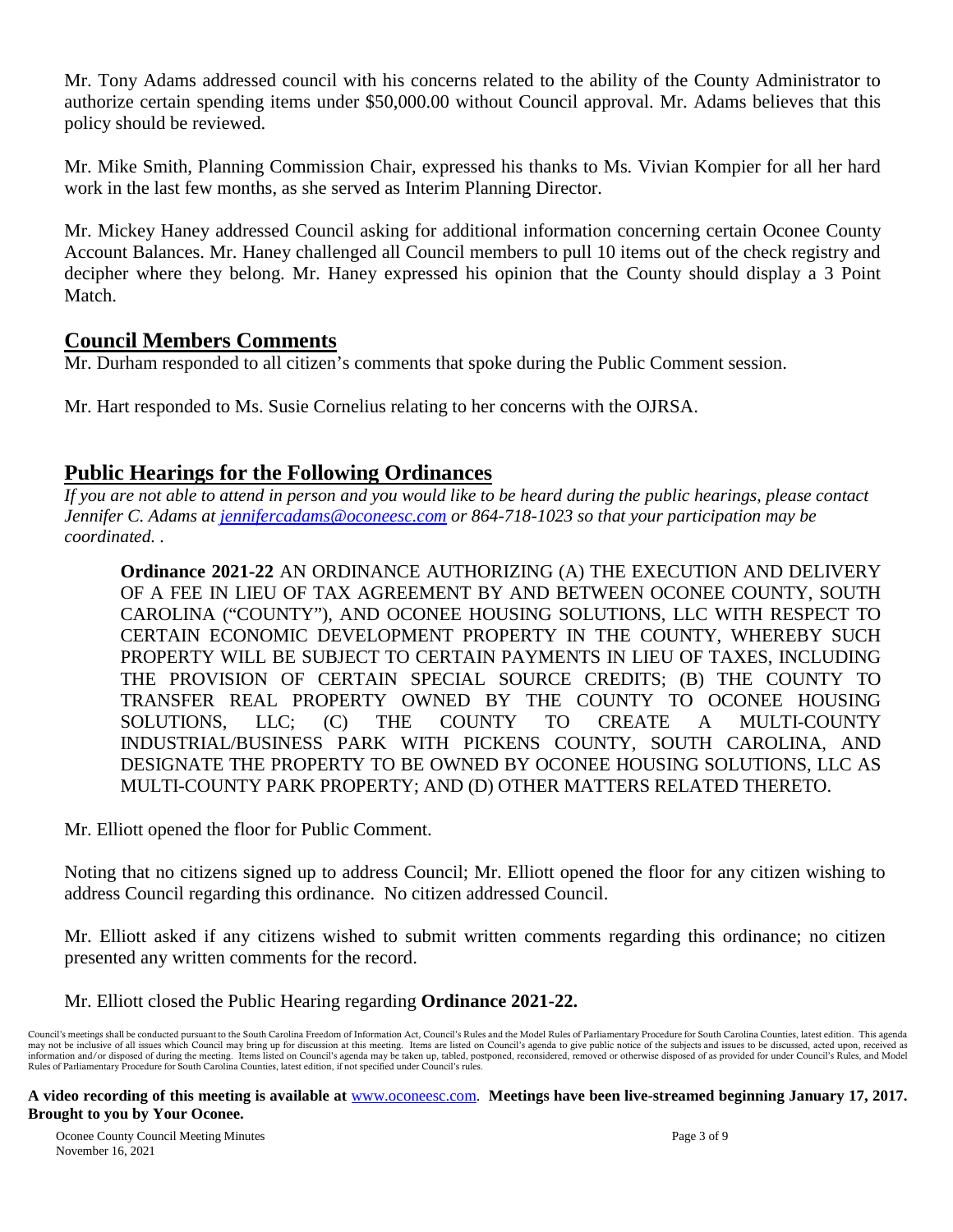## **Third Reading of the Following Ordinances**

**Ordinance 2021-22** *[see caption above]*

Mr. Cain made a motion, seconded by Mr. Davis, approved  $5 - 0$ , to approve **Ordinance 2021-22** on third  $\&$ final reading.

## **Second Reading of the Following Ordinances**

*[None scheduled.]*

## **First Reading of the Following Ordinances**

**Ordinance 2021-25** AN ORDINANCE TO DEVELOP A JOINT COUNTY INDUSTRIAL/BUSINESS PARK IN CONJUNCTION WITH ANDERSON COUNTY, SUCH INDUSTRIAL/BUSINESS PARK TO BE GEOGRAPHICALLY LOCATED IN ANDERSON COUNTY AND ESTABLISHED PURSUANT TO SEC. 4-1-170 OF THE CODE OF LAWS OF SOUTH CAROLINA, 1976, AS AMENDED; TO PROVIDE FOR A WRITTEN AGREEMENT WITH ANDERSON COUNTY TO PROVIDE FOR THE EXPENSES OF THE PARK, THE PERCENTAGE OF REVENUE APPLICATION, AND THE DISTRIBUTION OF FEES IN LIEU OF *AD VALOREM* TAXATION; AND OTHER MATTERS RELATED THERETO.

Mr. Cain made a motion, seconded by Mr. Davis, approved 5 – 0, to approve **Ordinance 2021-25** on first reading.

## **First & Final Reading of the Following Resolutions**

**RESOLUTION 2021-15 "**A RESOLUTION AUTHORIZING THE PURCHASE OF APPROXIMATELY TWO (2) ACRES OF REAL PROPERTY FROM MARANATHA BAPTIST CHURCH, INC. OF SENECA, SOUTH CAROLINA; AND OTHER MATTERS RELATED THERETO."

Mr. Davis made a motion, seconded by Mr. Cain, approved 5 – 0, to approve **Resolution 2021-25** on the first and final reading.

## **Discussion Regarding Action Items Discuss 2020 Redistricting plan and next steps**

Mr. Elliot opened discussion for the Redistricting Plan.

Mr. Root, County Attorney, gave an update to Council regarding the Redistricting Plan.

Mr. Elliott made a motion, seconded by Mr. Cain, to direct the County Attorney and staff to prepare a map that moves the top portion of Tamassee/Salem precinct in District II, accomplishing the movement of approximately 750 citizens from District I to District II and that the County Attorney report back to the council meeting the results.

Council's meetings shall be conducted pursuant to the South Carolina Freedom of Information Act, Council's Rules and the Model Rules of Parliamentary Procedure for South Carolina Counties, latest edition. This agenda may not be inclusive of all issues which Council may bring up for discussion at this meeting. Items are listed on Council's agenda to give public notice of the subjects and issues to be discussed, acted upon, received as i Rules of Parliamentary Procedure for South Carolina Counties, latest edition, if not specified under Council's rules.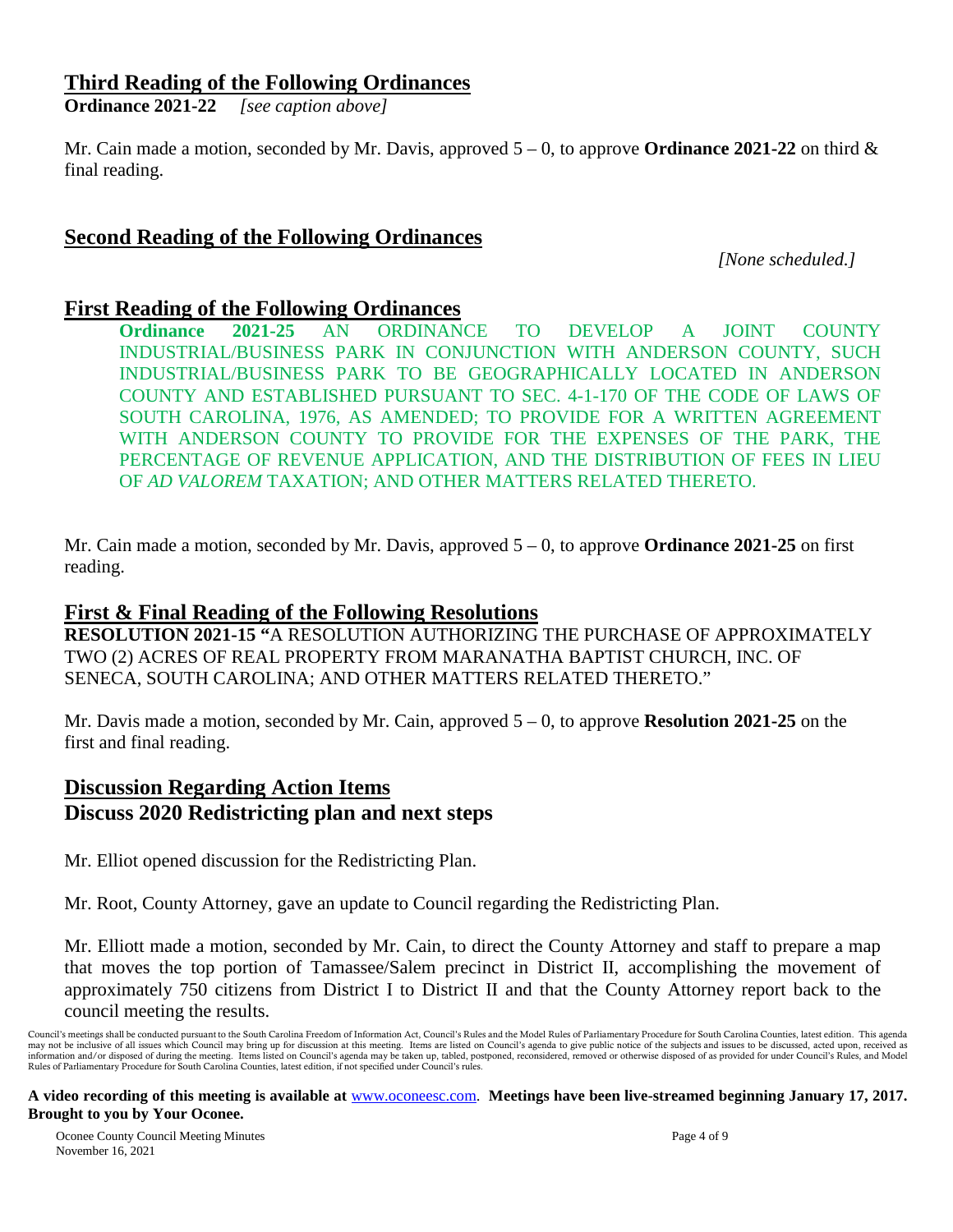During discussion Mr. Durham addressed Mr. Root with some questions regarding splitting precincts.

Mr. Elliott invited Ms. Kristie Burr, Director of Voters Registration and Elections, up to offer information on the new process for the check-in system for voters. Ms. Burr addressed Council with this new process as well as citing the pro's and con's.

Mr. Cain addressed Mr. Elliot asking for clarification in regards to his motion.

Motion approved  $5 - 0$ , to direct the County Attorney and staff to prepare a map that moves the top portion of Tamassee/Salem precinct in District II, accomplishing the movement of approximately 750 citizens from District I to District II and that the County Attorney report back to the council meeting the results.

# **Public Comment Session regarding Redistricting 2020**

*If you are not able to attend in person and you have a comment, you may submit it by emailing [jennifercadams@oconeesc.com](mailto:jennifercadams@oconeesc.com) or calling 864-718-1023, so that your comment may be read it into the record.*

Noting that no citizen signed up for Public Comment, Mr. Elliott proceeded read into record two emailed comments regarding the Redistricting 2020. One from Ms. Sandra Land and the other from Ms. Ruth Reed and Ms. Linda Gahan, Co-Presidents of the League of Women's Voters for Oconee and Pickens Counties. Copies of these comments can be found in the backup material.

Mr. Elliott invited the public to make any other comments before closing the session.

Mr. Randy Jones addressed Council at that time with his questions regarding the Redistricting Plan/Process.

# **Department: Ouarry Amount: \$725,000.00**

# **Procurement #: RFP 21-06 Title: Drilling & Blasting Service**

RFP 21-06 for Drilling and Blasting Services was issued on August 30, 2021 and opened on September 30, 2021. Eleven (11) companies were originally notified of this opportunity and proposals were received from two firms. An Evaluation Committee consisting of County Staff reviewed and scored the proposals and recommended Quick North Carolina, dba Elite Blasting Services, LLC. for award. Quick North Carolina's home office is located in Ankeny, IA. The local office to Oconee County is located in Jefferson, GA. It is the staff's recommendation that Council

1. Approve Award RFP 21-06, Drilling and Blasting Services for the Oconee County Quarry to Quick North Carolina, dba Elite Blasting Services, LLC, of Ankeny, IA for an estimated amount of \$725,000.00.

2. Authorize the County Administrator to renew this contract for up to four (4) one-year periods, as long as the amount does not exceed the amount budgeted for drilling and blasting and provided their work is satisfactory.

## *It is the staff's recommendation that Council*

#### *1. Approve Award RFP 21-06, Drilling and Blasting Services for the Oconee County Quarry to Quick North Carolina, dba Elite Blasting Services, LLC, of Ankeny, IA for an estimated amount of \$725,000.00.*

Council's meetings shall be conducted pursuant to the South Carolina Freedom of Information Act, Council's Rules and the Model Rules of Parliamentary Procedure for South Carolina Counties, latest edition. This agenda may not be inclusive of all issues which Council may bring up for discussion at this meeting. Items are listed on Council's agenda to give public notice of the subjects and issues to be discussed, acted upon, received as i Rules of Parliamentary Procedure for South Carolina Counties, latest edition, if not specified under Council's rules.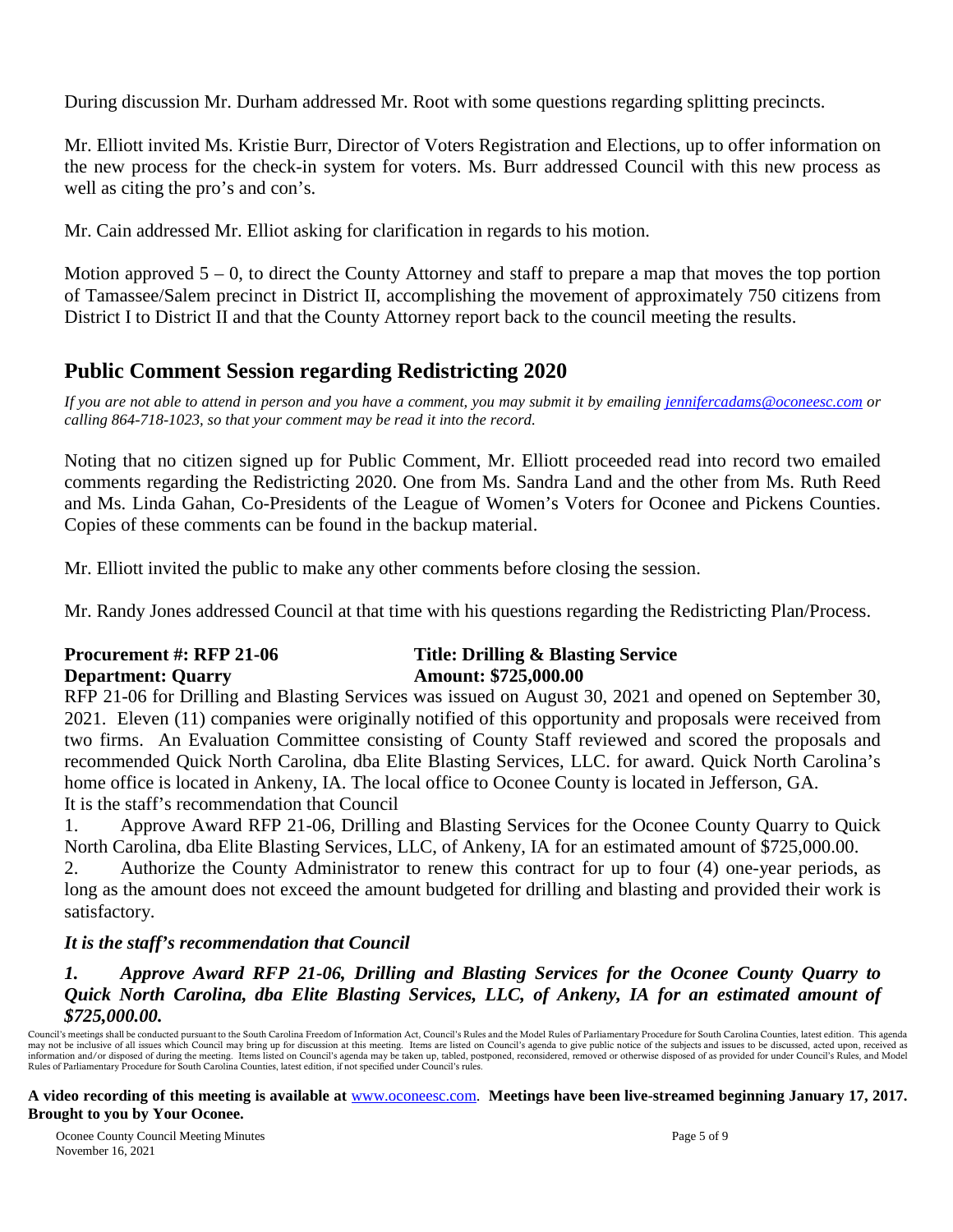## *2. Authorize the County Administrator to renew this contract for up to four (4) one-year periods, as long as the amount does not exceed the amount budgeted for drilling and blasting and provided their work is satisfactory.*

Mr. Davis made a motion, seconded by Mr. Cain, approved  $5 - 0$ , to approve Award RFP 21-06, Drilling and Blasting Services for the Oconee County Quarry to Quick North Carolina, dba Elite Blasting Services, LLC, of Ankeny, IA for an estimated amount of \$ 725,000.00. As well as authorizing the County Administrator to renew this contract for up to four (4) one-year periods, as long as the amount does not exceed the amount budgeted for drilling and blasting and provided their work is satisfactory.

# **Title: Engineering Services for Culvert Replacements Department: Roads & Bridges Amount: \$88,740.57**

On June 1, 2021 County Council approved the award of RFP 20-02 for On Call Engineering Services to TranSystems Corporation, of Greenville, SC for Category B: On Call Roadway & Bridge Services. The Roads & Bridges Department wishes to contract with TranSystems Corporation to provide engineering services for the replacement of five (5) culverts within Oconee County; Busch Creek Rd over Coneross Creek, Cobb Bridge Road over Rocky Fork Creek, Megee Rd over Smeltzer Creek, Conley Rd over Whetstone Creek and Dana Drive over unnamed tributary.

In February 2020 severe storms brought heavy rains that flooded and washed out several County maintained roads. FEMA issued a major disaster declaration for the event on March 17, 2020. The five roads listed were set aside as potential projects for hazard mitigation grant funding through FEMA. With the projects approved the next steps will be project scoping and development to decide what structures (i.e. box culverts or bridges sizes and length) will be used to repair the roads.

TranSystems Corporation will provide services such as: verify / update Hydrology analysis, develop existing conditions models, develop proposed design alternate, summarize results and provide recommendations, coordinate with Structural Engineer, provide conceptual plan, profile sheet and cost estimates for the five (5) culverts listed above.

#### *It is the staff's recommendation that Council approve*

*1. Award of \$88,740.57 to TranSystems Corporation., of Greenville, SC for engineering services for the above mentioned projects.*

#### *2. Authorize the County Administrator to transfer sufficient funds for above Engineering Services to department professional line item.*

Mr. Cain made a motion, seconded by Mr. Davis, approved  $5 - 0$ , to approve the award of \$88,740.57 to TranSystems Corporation., of Greenville, SC for engineering services for the above mentioned projects. As well as authorizing the County Administrator to transfer sufficient funds for above Engineering Services to department professional line item.

Council's meetings shall be conducted pursuant to the South Carolina Freedom of Information Act, Council's Rules and the Model Rules of Parliamentary Procedure for South Carolina Counties, latest edition. This agenda may not be inclusive of all issues which Council may bring up for discussion at this meeting. Items are listed on Council's agenda to give public notice of the subjects and issues to be discussed, acted upon, received as i Rules of Parliamentary Procedure for South Carolina Counties, latest edition, if not specified under Council's rules.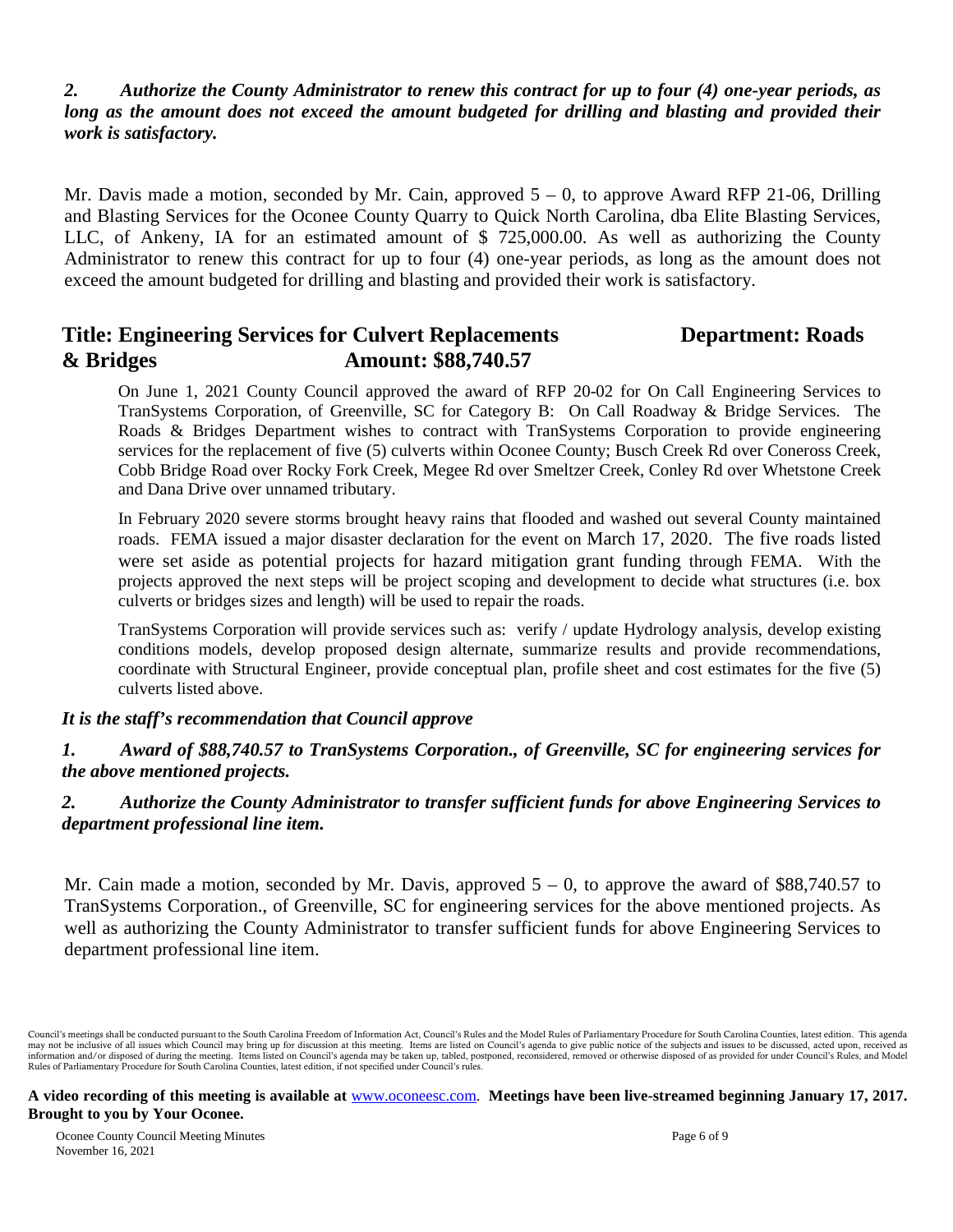# **Title: One (1) Pumper Fire Truck with Loose Equipment Department(s): Emergency Services** Amount: \$387,283.00

This Fire Truck is a Pierce Pumper built on Freightliner M2-106 two door cab and chassis with Cummins L9 350 HP Diesel engine, Allison EVS 3000 automatic transmission, Waterous CSU 1250 pump, UPF 1000 gallon tank, Whelen LED lighting and will include loose equipment. This apparatus will be built in accordance to NFPA (National Fire Protection Association).

The County is utilizing the H-GAC (Houston-Galveston Area Council of Governments) contract through a cooperative purchasing agreement. H-GAC cooperative purchasing allows government agencies to purchase directly from the manufacturer or authorized dealers. H-GAC contracts are bid and awarded on a national level and purchases may be fulfilled by the manufacturer and / or authorized local or state dealers.

## *It is the staff's recommendation that Council approve the award of One (1) Pumper Fire Truck to Spartan Fire and Emergency Apparatus, of Roebuck, SC, in the amount of \$387,283.00.*

Mr. Cain made a motion, seconded by Mr. Davis, approved  $5 - 0$ , to approve the award of One (1) Pumper Fire Truck to Spartan Fire and Emergency Apparatus, of Roebuck, SC, in the amount of \$387,283.00.

# **Oconee County requests permission to propose a lease agreement with the United States Army Corp of Engineers (USACE) to facilitate appropriate shoreline designation for a public access trail and courtesy dock to be located adjacent to Hartwell Village property and Lakeside Lodge property on Lake Hartwell.**

This request is based on the nature of redevelopment of this area from a former manufacturing brown field site to a thriving mixed-use development with over 15 retail stores and restaurants creating a new high density area for public usage. As such, this land would be considered a new High Density Public Recreation Area as defined in the most recent Hartwell Dam and Lake Project Master Plan Update (4.1.2 High Density Recreation) of October 2021. High Density Recreation is defined in the master plan as "lands acquired for project operations and allocated for use as developed public use areas for intensive recreation activities by the visiting public, including areas for concession and group use development."

#### *Staff recommends approval for the Administrator to sign a proposal to the USACE for a new lease agreement to facilitate appropriate shoreline designation for a public access trail and courtesy dock to be located adjacent to Hartwell Village property and Lakeside Lodge property on Lake Hartwell.*

Mr. Cain made a motion, seconded by Mr. Davis, to approve granting Oconee County permission to propose a lease agreement with the United States Army Corp of Engineers (USACE) to facilitate appropriate shoreline designation for a public access trail and courtesy dock to be located adjacent to Hartwell Village property and Lakeside Lodge property on Lake Hartwell.

Mr. Elliott opened discussion for this motion.

Mr. Hart shared that he is not in support of this proposal and gave his thoughts on the matter.

#### Motion approved  $4 - 1$ , with Mr. Hart against.

Council's meetings shall be conducted pursuant to the South Carolina Freedom of Information Act, Council's Rules and the Model Rules of Parliamentary Procedure for South Carolina Counties, latest edition. This agenda may not be inclusive of all issues which Council may bring up for discussion at this meeting. Items are listed on Council's agenda to give public notice of the subjects and issues to be discussed, acted upon, received as i Rules of Parliamentary Procedure for South Carolina Counties, latest edition, if not specified under Council's rules.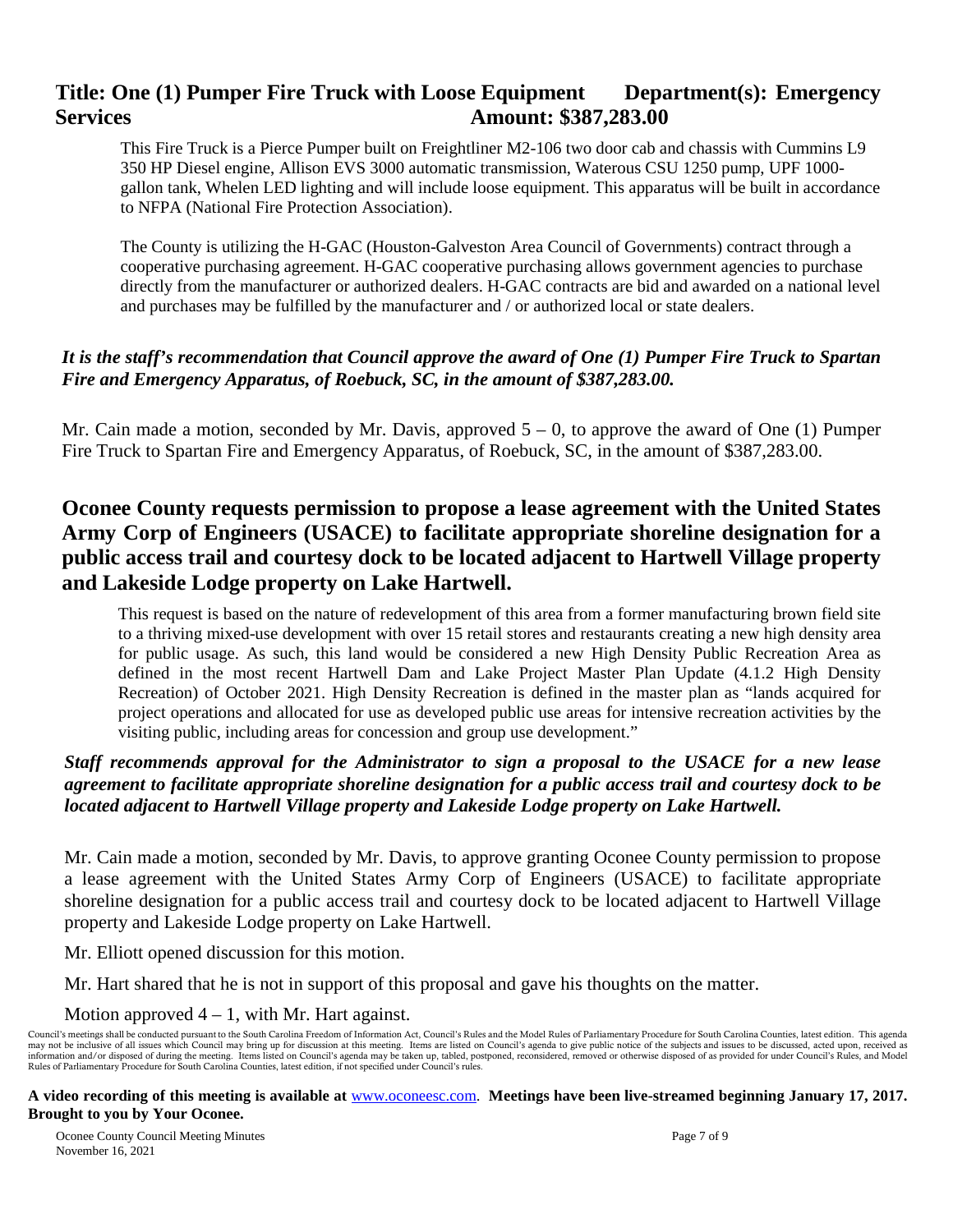# **Council consideration and approval of funding allocation to the Blue Ridge Community Center for Clemson University's Phase Two Mill Hill Opportunity Zone Proposal in the amount of \$59,882. This is for the development and completion of the Opportunity Zone design work, focusing efforts on the East South Sixth Street Corridor in the Utica Mill Hill area in central Oconee County.**

The Blue Ridge Community Center is a charitable organization located in the heart of the Utica Mill Hill Opportunity Zone. The Community Center has agreed to serve as the hub for community meetings, presentations and other forms of outreach related to the Phase Two Opportunity Zone Project. The Community Center will also work in tandem with Clemson University toward the completion of the following items:

- Data Collection, including maps, GIS information, and preliminary research for existing conditions;
- Comprehensive Inventory and Analysis of the project area, including land use analysis, historic overview analysis and hydrology and watershed analysis;
- Strength, Weakness, Opportunities and Threats (SWOT) Analysis to determine appropriate design solutions;
- Planning, organizing and conducting community meetings for public input;
- Design and development of a Community Survey and community feedback collection;
- Generate a community profile based on GIS analysis, the American Community Survey (ACS) and demographic data;
- Conceptual design drawings; and
- Assembling conceptual design drawings for presentations, including a PDF and PowerPoint format.

The Blue Ridge Community Center is a registered non-profit  $[501(c) - 3]$  organization.

The funding source is identified in the FY2022 Budget from the "Community Support" line item.

Clemson University Proposal is \$49,882

Blue Ridge Community Center allocation is \$10,000

#### *It is staff's recommendation that Council approve the allocation of \$59,882 to the Blue Ridge Community Center for Clemson University's Phase Two Mill Hill Opportunity Zone Proposal.*

Mr. Cain made a motion, seconded by Mr. Davis, approved  $5 - 0$ , to approve funding allocation to the Blue Ridge Community Center for Clemson University's Phase Two Mill Hill Opportunity Zone Proposal in the amount of \$59,882. This is for the development and completion of the Opportunity Zone design work, focusing efforts on the East South Sixth Street Corridor in the Utica Mill Hill area in central Oconee County.

#### **Council Committee Reports**

None scheduled for this meeting.

## **Board & Commission Appointments**

#### Building Codes Appeal Board No nomination was made for the At-Large seat during this meeting.

Council's meetings shall be conducted pursuant to the South Carolina Freedom of Information Act, Council's Rules and the Model Rules of Parliamentary Procedure for South Carolina Counties, latest edition. This agenda may not be inclusive of all issues which Council may bring up for discussion at this meeting. Items are listed on Council's agenda to give public notice of the subjects and issues to be discussed, acted upon, received as i Rules of Parliamentary Procedure for South Carolina Counties, latest edition, if not specified under Council's rules.

#### **A video recording of this meeting is available at** [www.oconeesc.com.](http://www.oconeesc.com/) **Meetings have been live-streamed beginning January 17, 2017. Brought to you by Your Oconee.**

Oconee County Council Meeting Minutes Page 8 of 9 November 16, 2021